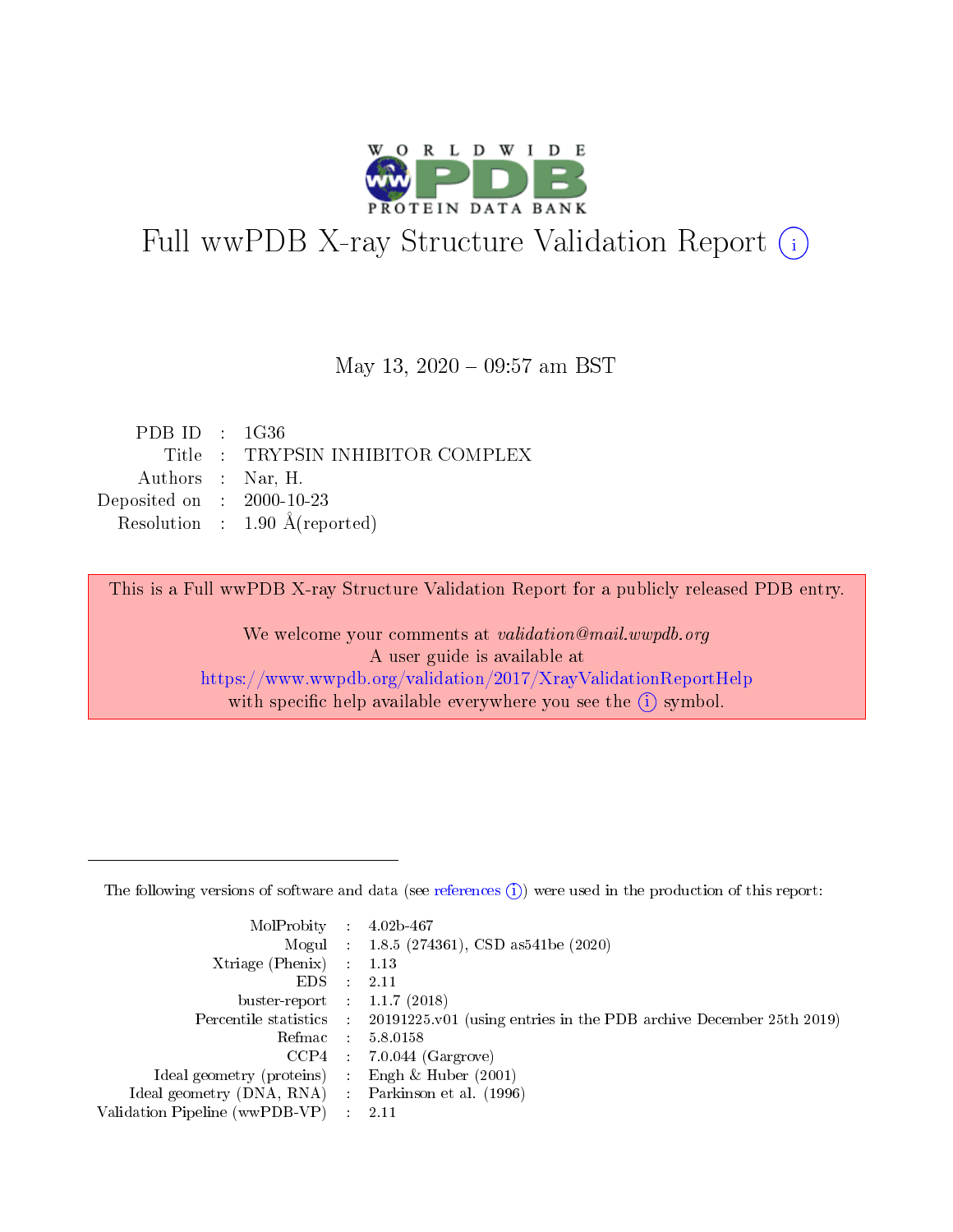# 1 [O](https://www.wwpdb.org/validation/2017/XrayValidationReportHelp#overall_quality)verall quality at a glance  $(i)$

The following experimental techniques were used to determine the structure: X-RAY DIFFRACTION

The reported resolution of this entry is 1.90 Å.

Percentile scores (ranging between 0-100) for global validation metrics of the entry are shown in the following graphic. The table shows the number of entries on which the scores are based.



| Metric                | Whole archive<br>$(\#\mathrm{Entries})$ | Similar resolution<br>$(\#\text{Entries}, \text{resolution range}(\text{\AA}))$ |
|-----------------------|-----------------------------------------|---------------------------------------------------------------------------------|
| $R_{free}$            | 130704                                  | $6207(1.90-1.90)$                                                               |
| Clashscore            | 141614                                  | $6847(1.90-1.90)$                                                               |
| Ramachandran outliers | 138981                                  | $6760(1.90-1.90)$                                                               |
| Sidechain outliers    | 138945                                  | 6760 (1.90-1.90)                                                                |
| RSRZ outliers         | 127900                                  | $6082(1.90-1.90)$                                                               |

The table below summarises the geometric issues observed across the polymeric chains and their fit to the electron density. The red, orange, yellow and green segments on the lower bar indicate the fraction of residues that contain outliers for  $>=3, 2, 1$  and 0 types of geometric quality criteria respectively. A grey segment represents the fraction of residues that are not modelled. The numeric value for each fraction is indicated below the corresponding segment, with a dot representing fractions  $\epsilon=5\%$  The upper red bar (where present) indicates the fraction of residues that have poor fit to the electron density. The numeric value is given above the bar.

| Mol | $\cap$ hain | Length     | Quality of chain |    |  |  |  |  |  |  |
|-----|-------------|------------|------------------|----|--|--|--|--|--|--|
|     |             |            | 2%               |    |  |  |  |  |  |  |
|     |             | າາາ<br>⊿⊿∪ | 91%              | 8% |  |  |  |  |  |  |

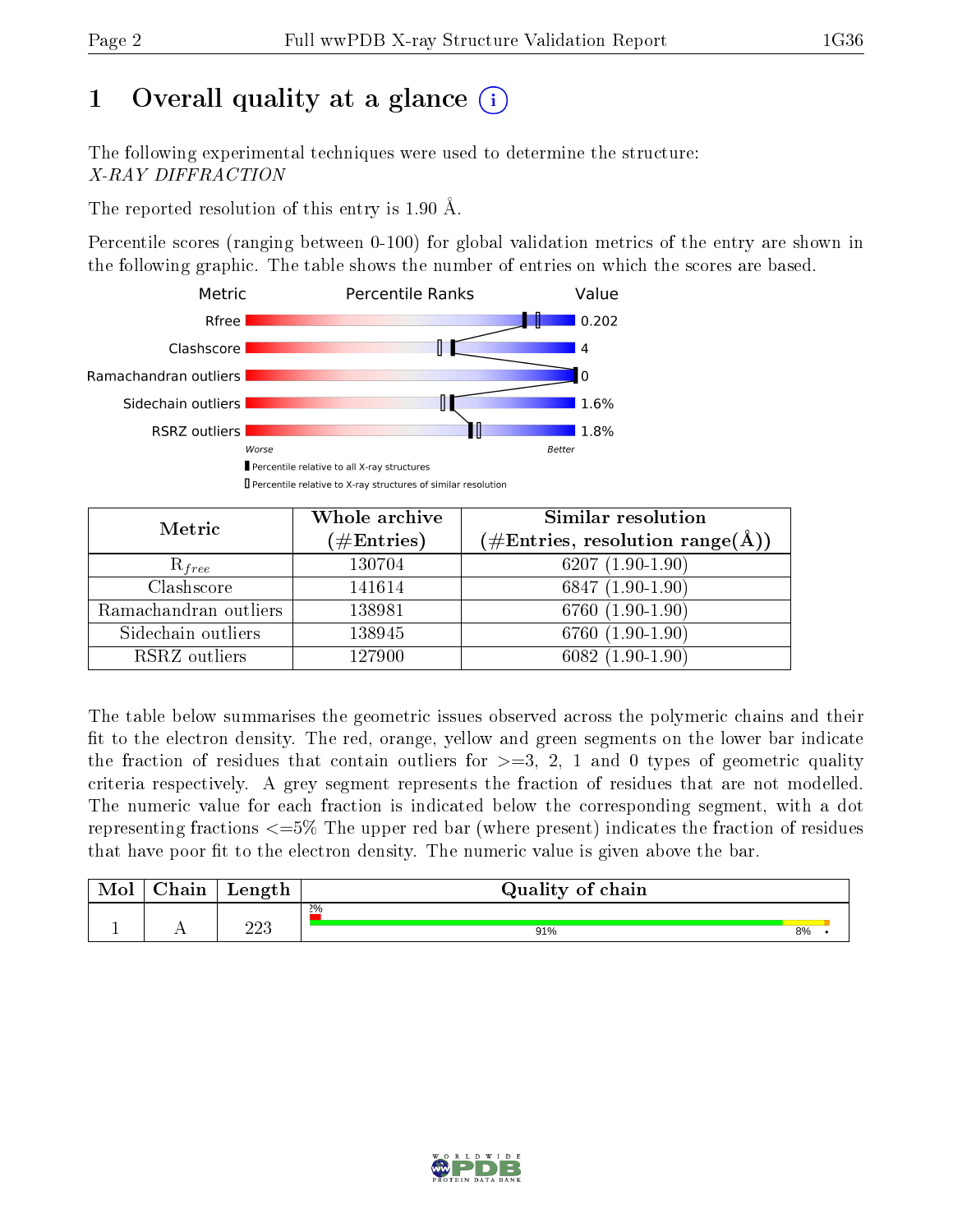# 2 Entry composition  $\left( \cdot \right)$

There are 5 unique types of molecules in this entry. The entry contains 1844 atoms, of which 0 are hydrogens and 0 are deuteriums.

In the tables below, the ZeroOcc column contains the number of atoms modelled with zero occupancy, the AltConf column contains the number of residues with at least one atom in alternate conformation and the Trace column contains the number of residues modelled with at most 2 atoms.

• Molecule 1 is a protein called TRYPSINOGEN, CATIONIC.

| Mol | Chain | $\vert$ Residues | $\rm{Atoms}$        |      |     |     | $\text{ZeroOcc} \mid \text{AltConf} \mid \text{Trace}$ |  |  |
|-----|-------|------------------|---------------------|------|-----|-----|--------------------------------------------------------|--|--|
|     |       | 223              | $\rm Total$<br>1629 | 1012 | 279 | 324 |                                                        |  |  |

Molecule 2 is CALCIUM ION (three-letter code: CA) (formula: Ca).

|  | $\text{Mol}$   Chain   Residues | Atoms |  | ZeroOcc   AltConf |  |
|--|---------------------------------|-------|--|-------------------|--|
|  |                                 | Total |  |                   |  |

• Molecule 3 is SULFATE ION (three-letter code: SO4) (formula:  $O_4S$ ).



|  | $Mol$   Chain   Residues | Atoms   |  |  | $\rm ZeroOcc \mid AltConf$ |  |
|--|--------------------------|---------|--|--|----------------------------|--|
|  |                          | Total O |  |  |                            |  |

Molecule 4 is 4-{[1-METHYL-5-(2-METHYL-BENZOIMIDAZOL-1-YLMETHYL)-1H-

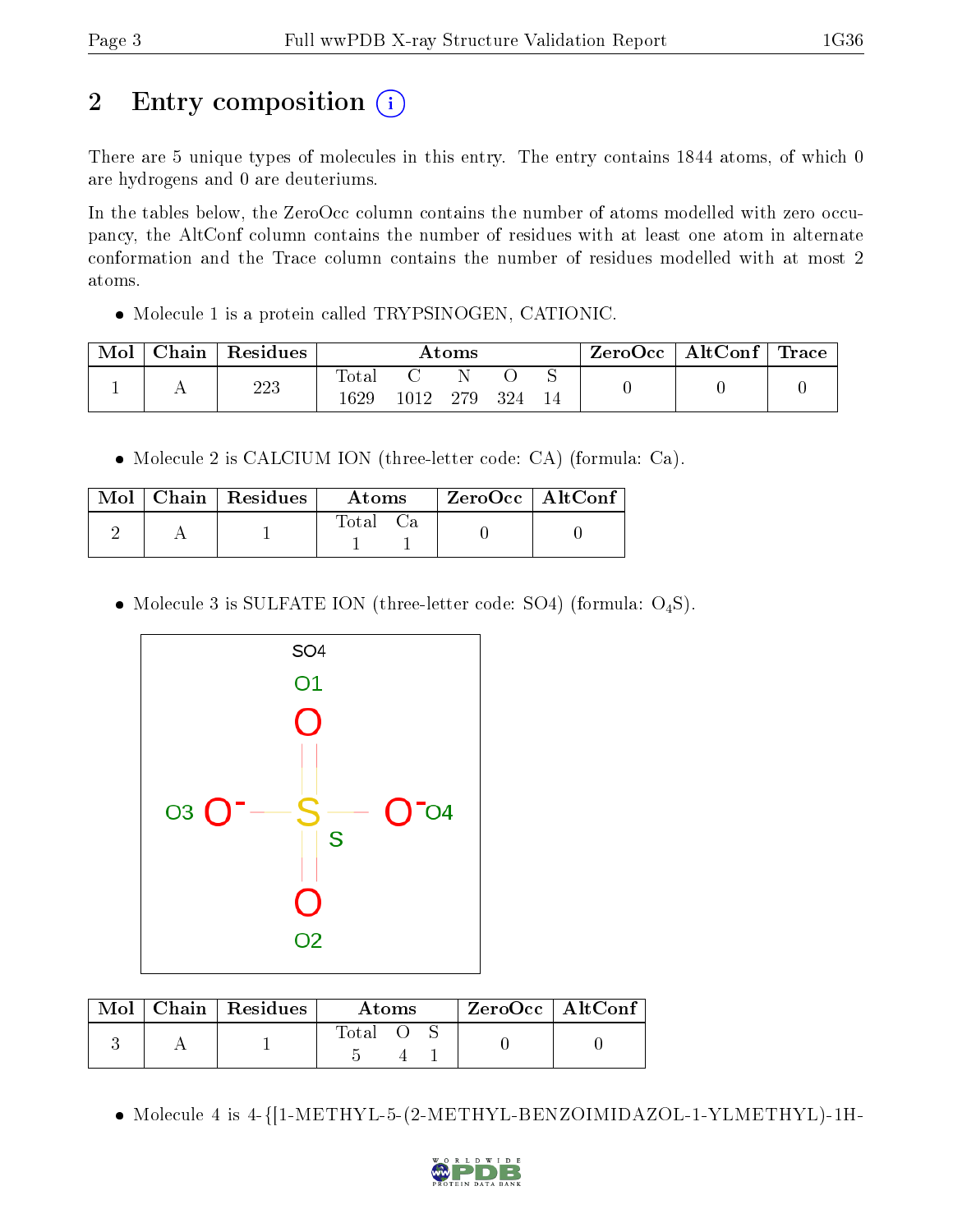BENZOIMIDAZOL-2-YLMETHYL]-AMINO}-BENZAMIDINE (three-letter code: R11) (formula:  $C_{25}H_{25}N_7$ ).



|  | $\mid$ Mol $\mid$ Chain $\mid$ Residues | Atoms                                                          |  |  | $\rm ZeroOcc$   Alt $\rm Conf$ |  |
|--|-----------------------------------------|----------------------------------------------------------------|--|--|--------------------------------|--|
|  |                                         | $\begin{array}{ccc} \text{Total} & \text{C} \end{array}$<br>າາ |  |  |                                |  |

• Molecule 5 is water.

|  | $\text{Mol}$   Chain   Residues | Atoms                  | ' ZeroOcc   AltConf |  |
|--|---------------------------------|------------------------|---------------------|--|
|  | 177                             | Fotal<br>$-177$<br>177 |                     |  |



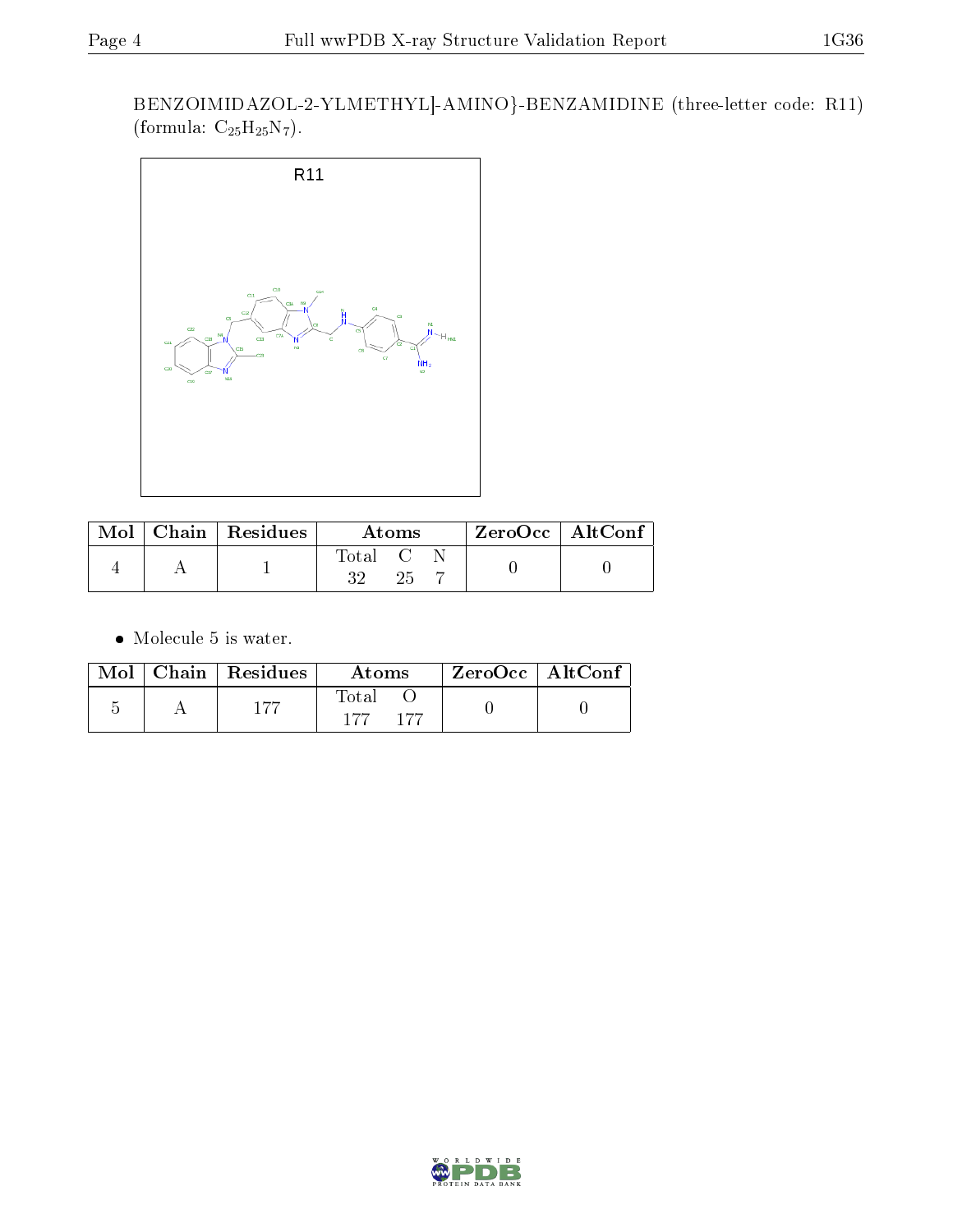# 3 Residue-property plots  $(i)$

These plots are drawn for all protein, RNA and DNA chains in the entry. The first graphic for a chain summarises the proportions of the various outlier classes displayed in the second graphic. The second graphic shows the sequence view annotated by issues in geometry and electron density. Residues are color-coded according to the number of geometric quality criteria for which they contain at least one outlier: green  $= 0$ , yellow  $= 1$ , orange  $= 2$  and red  $= 3$  or more. A red dot above a residue indicates a poor fit to the electron density (RSRZ  $> 2$ ). Stretches of 2 or more consecutive residues without any outlier are shown as a green connector. Residues present in the sample, but not in the model, are shown in grey.

• Molecule 1: TRYPSINOGEN, CATIONIC



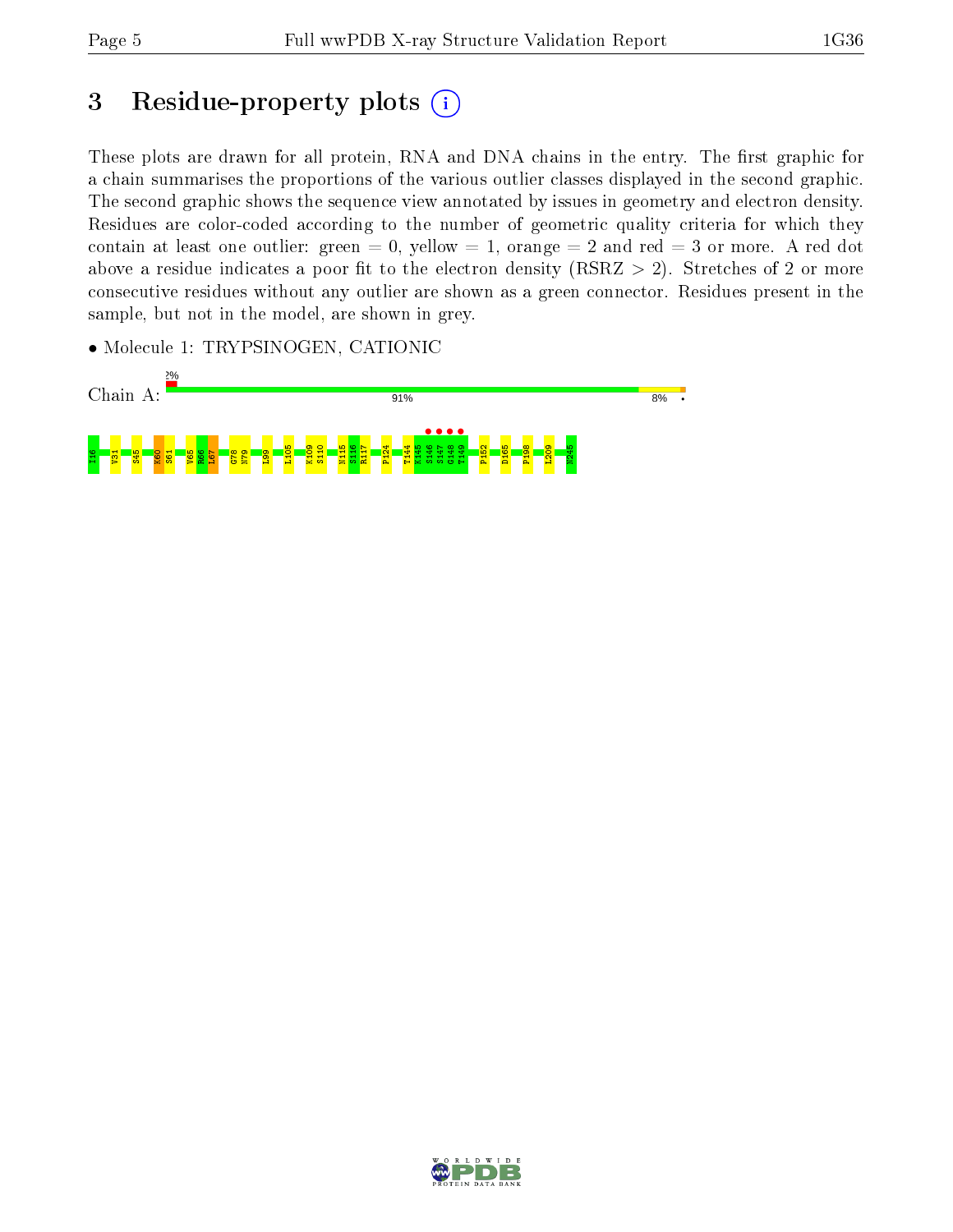# 4 Data and refinement statistics  $(i)$

| Property                                                             | Value                                            | Source     |
|----------------------------------------------------------------------|--------------------------------------------------|------------|
| Space group                                                          | P 21 21 21                                       | Depositor  |
| Cell constants                                                       | $63.10\text{\AA}$<br>$69.40\text{\AA}$<br>63.80Å |            |
| a, b, c, $\alpha$ , $\beta$ , $\gamma$                               | $90.00^\circ$<br>$90.00^\circ$<br>$90.00^\circ$  | Depositor  |
| Resolution $(A)$                                                     | 8.00<br>$-1.90$                                  | Depositor  |
|                                                                      | 17.91<br>$-1.90$                                 | <b>EDS</b> |
| % Data completeness                                                  | $97.9(8.00-1.90)$                                | Depositor  |
| (in resolution range)                                                | 98.0 (17.91-1.90)                                | <b>EDS</b> |
| $\mathrm{R}_{merge}$                                                 | 0.07                                             | Depositor  |
| $\mathrm{R}_{sym}$                                                   | (Not available)                                  | Depositor  |
| $\langle I/\sigma(I) \rangle^{-1}$                                   | 4.49 (at $1.90\text{\AA}$ )                      | Xtriage    |
| Refinement program                                                   | $X$ -PLOR $3.1$                                  | Depositor  |
| $R, R_{free}$                                                        | $\overline{0.174}$ ,<br>0.216                    | Depositor  |
|                                                                      | 0.159<br>0.202<br>$\mathbf{A}$                   | DCC        |
| $R_{free}$ test set                                                  | 1134 reflections $(5.10\%)$                      | wwPDB-VP   |
| Wilson B-factor $(A^2)$                                              | 18.6                                             | Xtriage    |
| Anisotropy                                                           | 0.197                                            | Xtriage    |
| Bulk solvent $k_{sol}(e/\mathring{A}^3)$ , $B_{sol}(\mathring{A}^2)$ | $0.36$ , 66.9                                    | <b>EDS</b> |
| $\overline{L-test for}$ twinning <sup>2</sup>                        | $< L >$ = 0.49, $< L2$ = 0.32                    | Xtriage    |
| Estimated twinning fraction                                          | $0.020$ for $1, -k, h$                           | Xtriage    |
| $F_o, F_c$ correlation                                               | 0.96                                             | <b>EDS</b> |
| Total number of atoms                                                | 1844                                             | wwPDB-VP   |
| Average B, all atoms $(A^2)$                                         | 19.0                                             | wwPDB-VP   |

Xtriage's analysis on translational NCS is as follows: The largest off-origin peak in the Patterson function is  $7.42\%$  of the height of the origin peak. No significant pseudotranslation is detected.

<sup>&</sup>lt;sup>2</sup>Theoretical values of  $\langle |L| \rangle$ ,  $\langle L^2 \rangle$  for acentric reflections are 0.5, 0.333 respectively for untwinned datasets, and 0.375, 0.2 for perfectly twinned datasets.



<span id="page-5-1"></span><span id="page-5-0"></span><sup>1</sup> Intensities estimated from amplitudes.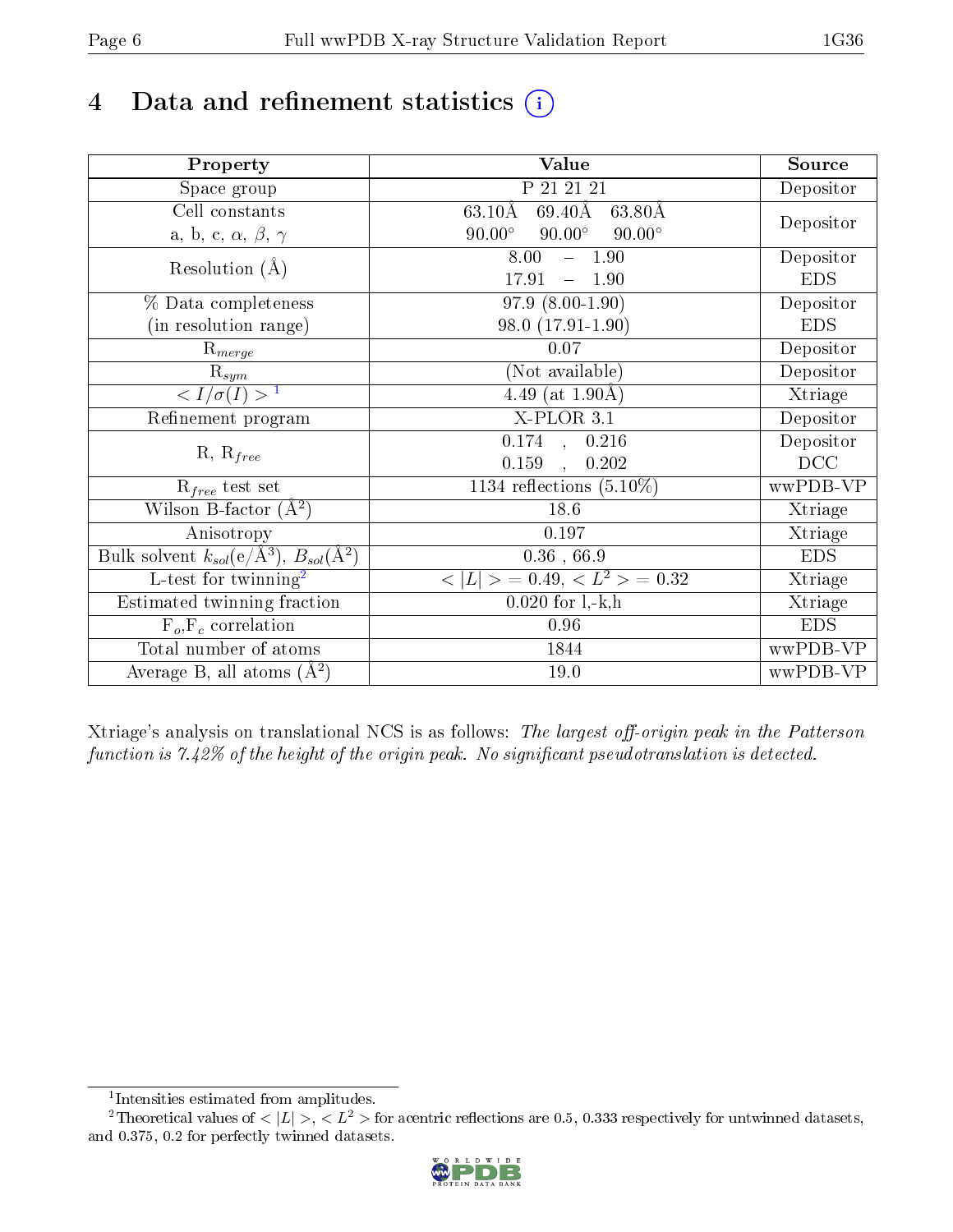# 5 Model quality  $(i)$

## 5.1 Standard geometry  $\overline{()}$

Bond lengths and bond angles in the following residue types are not validated in this section: CA, SO4, R11

The Z score for a bond length (or angle) is the number of standard deviations the observed value is removed from the expected value. A bond length (or angle) with  $|Z| > 5$  is considered an outlier worth inspection. RMSZ is the root-mean-square of all Z scores of the bond lengths (or angles).

| $Mol$   Chain |      | Bond lengths                 | Bond angles |                    |  |
|---------------|------|------------------------------|-------------|--------------------|--|
|               |      | RMSZ $\mid \#Z \mid >5$ RMSZ |             | $\# Z  > 5$        |  |
|               | 0.38 | 0/1660                       | 0.69        | $1/2250$ $(0.0\%)$ |  |

There are no bond length outliers.

All (1) bond angle outliers are listed below:

| $\text{Mol}$ | $\Box$ Chain   Res   Type |  | Atoms                             | $\vert$ Observed $(^\circ)$ $\vert$ Ideal $(^\circ)$ |  |
|--------------|---------------------------|--|-----------------------------------|------------------------------------------------------|--|
|              |                           |  | LEU $\vert$ CA-CB-CG $\vert$ 6.03 | 129 16                                               |  |

There are no chirality outliers.

There are no planarity outliers.

### $5.2$  Too-close contacts  $(i)$

In the following table, the Non-H and H(model) columns list the number of non-hydrogen atoms and hydrogen atoms in the chain respectively. The H(added) column lists the number of hydrogen atoms added and optimized by MolProbity. The Clashes column lists the number of clashes within the asymmetric unit, whereas Symm-Clashes lists symmetry related clashes.

|  |      |      | Mol   Chain   Non-H   H(model)   H(added)   Clashes   Symm-Clashes |
|--|------|------|--------------------------------------------------------------------|
|  | 1629 | 1588 |                                                                    |
|  |      |      |                                                                    |
|  |      |      |                                                                    |
|  | 32   |      |                                                                    |
|  |      |      |                                                                    |
|  | 1844 | 1612 |                                                                    |

The all-atom clashscore is defined as the number of clashes found per 1000 atoms (including hydrogen atoms). The all-atom clashscore for this structure is 4.

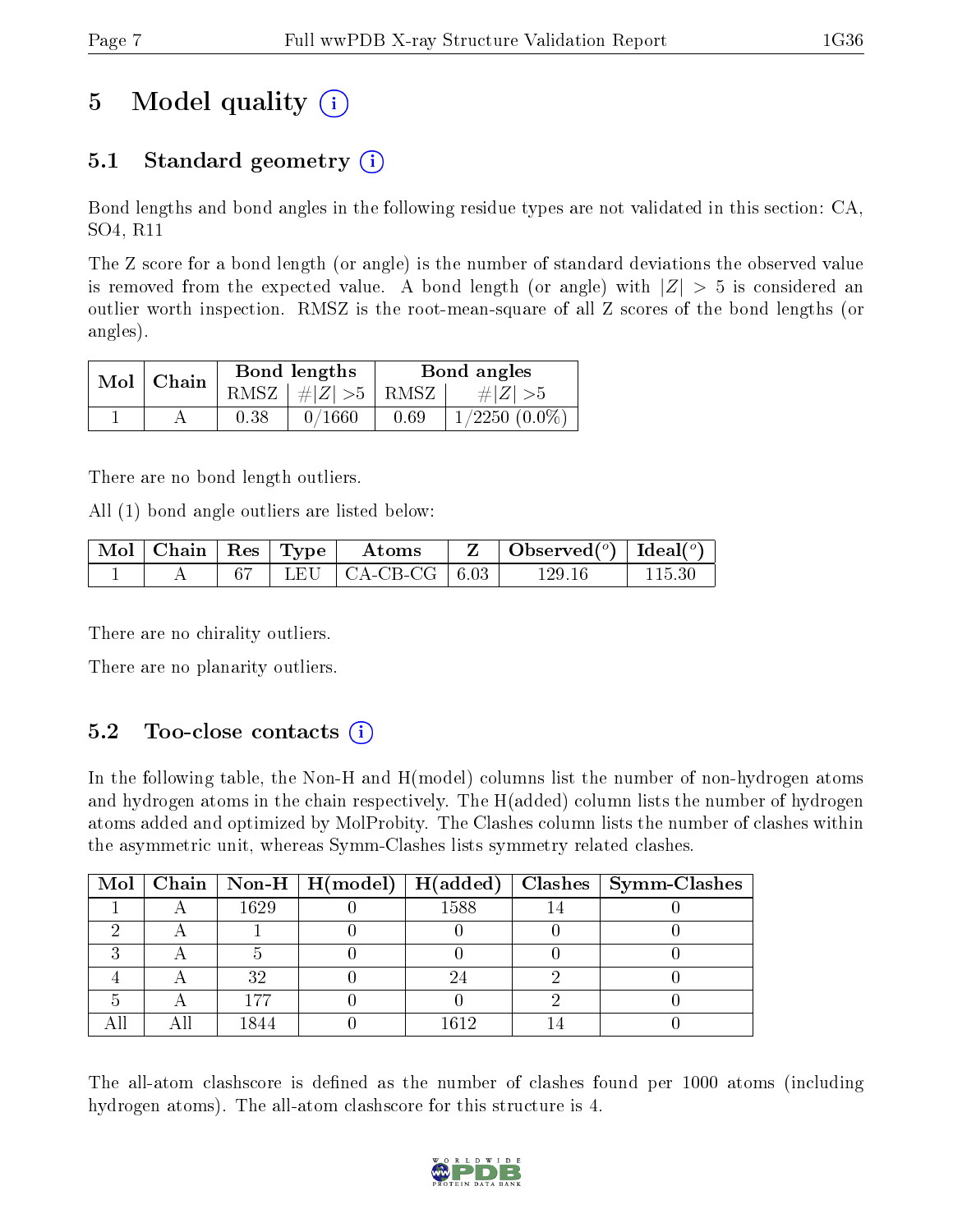| Atom-1                      | Atom-2              | Interatomic<br>distance $(A)$ | Clash<br>overlap $(A)$ |
|-----------------------------|---------------------|-------------------------------|------------------------|
| 1: A:99: LEU: HD11          | 4: A:990: R11: H10C | 1.63                          | 0.80                   |
| 1: A:115: ASN: HD22         | 1: A:117: ARG:H     | 1.31                          | 0.76                   |
| 1: A: 115: ASN: ND2         | 1: A:117: A R G:H   | 1.85                          | 0.73                   |
| 1:A:31:VAL:HG22             | 1: A:67: LEU:HD13   | 1.74                          | 0.68                   |
| 1:A:110:SER:HB2             | 5:A:674:HOH:O       | 2.07                          | 0.53                   |
| 1: A:99:LEU:CD1             | 4:A:990:R11:H10C    | 2.37                          | 0.53                   |
| 1: A:45: SER:OG             | 1:A:198:PRO:HB3     | 2.09                          | 0.52                   |
| 1:A:144:THR:HG23            | 1:A:152:PRO:HD3     | 1.96                          | 0.46                   |
| $1:A:60:LYS:H\overline{G2}$ | 1: A:61:SER:O       | 2.15                          | 0.45                   |
| 1:A:124:PRO:HD3             | 1: A:209: LEU:O     | 2.17                          | 0.45                   |
| 1: A:31: VAL:CG1            | 1:A:65:VAL:HG13     | 2.48                          | 0.43                   |
| 1:A:78:GLY:HA2              | 5:A:613:HOH:O       | 2.18                          | 0.42                   |
| 1: A:78: GLY:O              | 1:A:79:ASN:HB2      | 2.20                          | 0.42                   |
| 1: A:109: LYS: HE2          | 1: A:109: LYS: HB2  | 1.89                          | 0.40                   |

All (14) close contacts within the same asymmetric unit are listed below, sorted by their clash magnitude.

There are no symmetry-related clashes.

#### 5.3 Torsion angles (i)

#### 5.3.1 Protein backbone (i)

In the following table, the Percentiles column shows the percent Ramachandran outliers of the chain as a percentile score with respect to all X-ray entries followed by that with respect to entries of similar resolution.

The Analysed column shows the number of residues for which the backbone conformation was analysed, and the total number of residues.

| Mol   Chain | Analysed                                |  | Favoured   Allowed   Outliers   Percentiles |
|-------------|-----------------------------------------|--|---------------------------------------------|
|             | $221/223$ (99\%)   215 (97\%)   6 (3\%) |  | $\boxed{100}$ $\boxed{100}$ $\boxed{}$      |

There are no Ramachandran outliers to report.

#### 5.3.2 Protein sidechains  $(i)$

In the following table, the Percentiles column shows the percent sidechain outliers of the chain as a percentile score with respect to all X-ray entries followed by that with respect to entries of similar resolution.

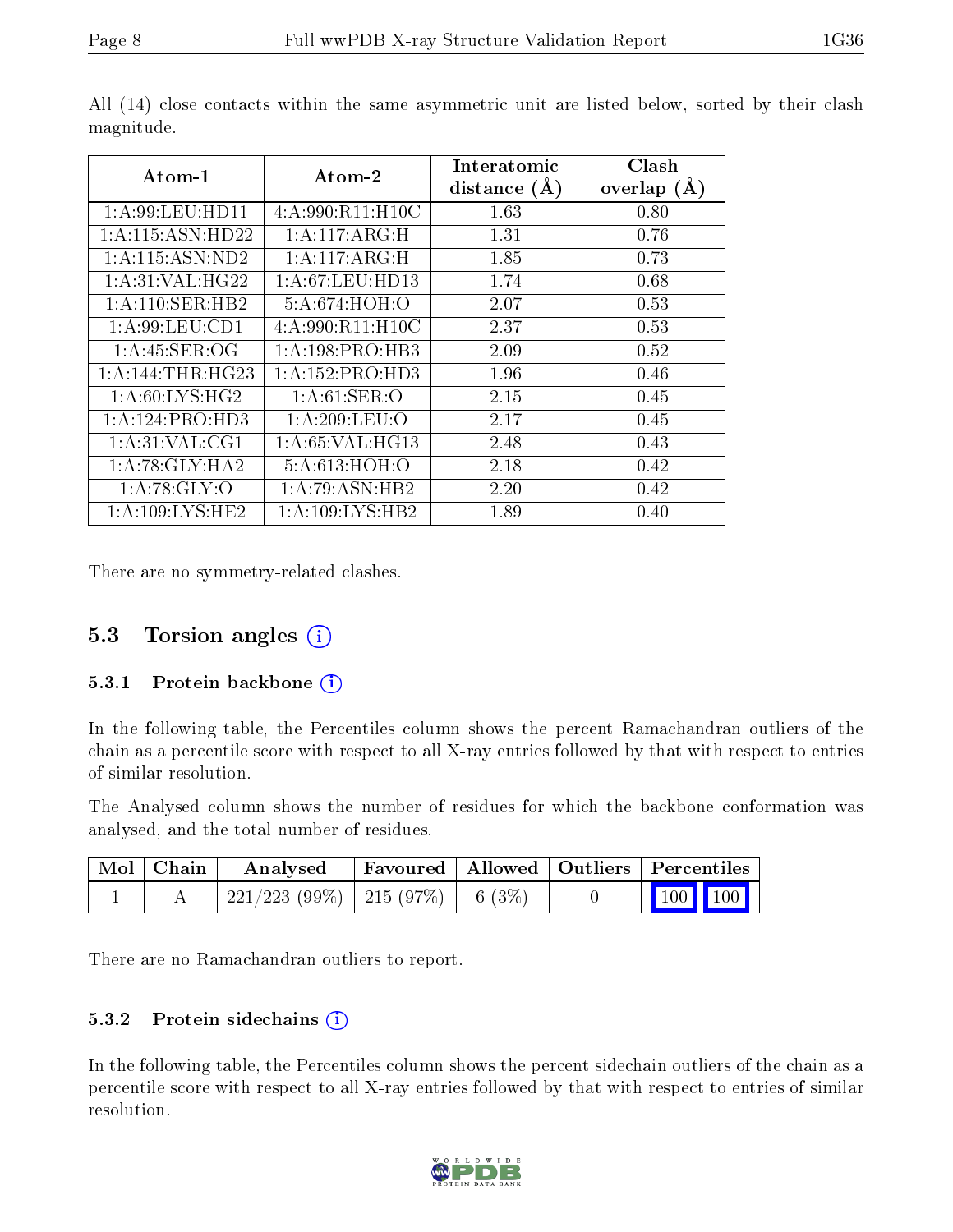The Analysed column shows the number of residues for which the sidechain conformation was analysed, and the total number of residues.

| Mol   Chain | Analysed                   |                     | $^\mathrm{+}$ Rotameric $\parallel$ Outliers $\parallel$ Percentiles |  |
|-------------|----------------------------|---------------------|----------------------------------------------------------------------|--|
|             | $184/184(100\%)$ 181 (98%) | $\leq$ 1 3 (2%)   . | $\vert 62 \vert$<br>60                                               |  |

All (3) residues with a non-rotameric sidechain are listed below:

| Mol | Chain | Res | Type |
|-----|-------|-----|------|
|     |       | 60  | LY.  |
|     |       | 105 | . H. |
|     |       | 165 |      |

Some sidechains can be flipped to improve hydrogen bonding and reduce clashes. All (5) such sidechains are listed below:

| Mol | Chain | Res | Type       |
|-----|-------|-----|------------|
|     |       | 30  | <b>GLN</b> |
|     |       | 101 | <b>ASN</b> |
|     |       | 115 | <b>ASN</b> |
|     |       | 135 | <b>GLN</b> |
|     |       | 210 | <b>GLN</b> |

#### $5.3.3$  RNA  $(i)$

There are no RNA molecules in this entry.

### 5.4 Non-standard residues in protein, DNA, RNA chains (i)

There are no non-standard protein/DNA/RNA residues in this entry.

### 5.5 Carbohydrates (i)

There are no carbohydrates in this entry.

## 5.6 Ligand geometry (i)

Of 3 ligands modelled in this entry, 1 is monoatomic - leaving 2 for Mogul analysis.

In the following table, the Counts columns list the number of bonds (or angles) for which Mogul statistics could be retrieved, the number of bonds (or angles) that are observed in the model and the number of bonds (or angles) that are dened in the Chemical Component Dictionary. The

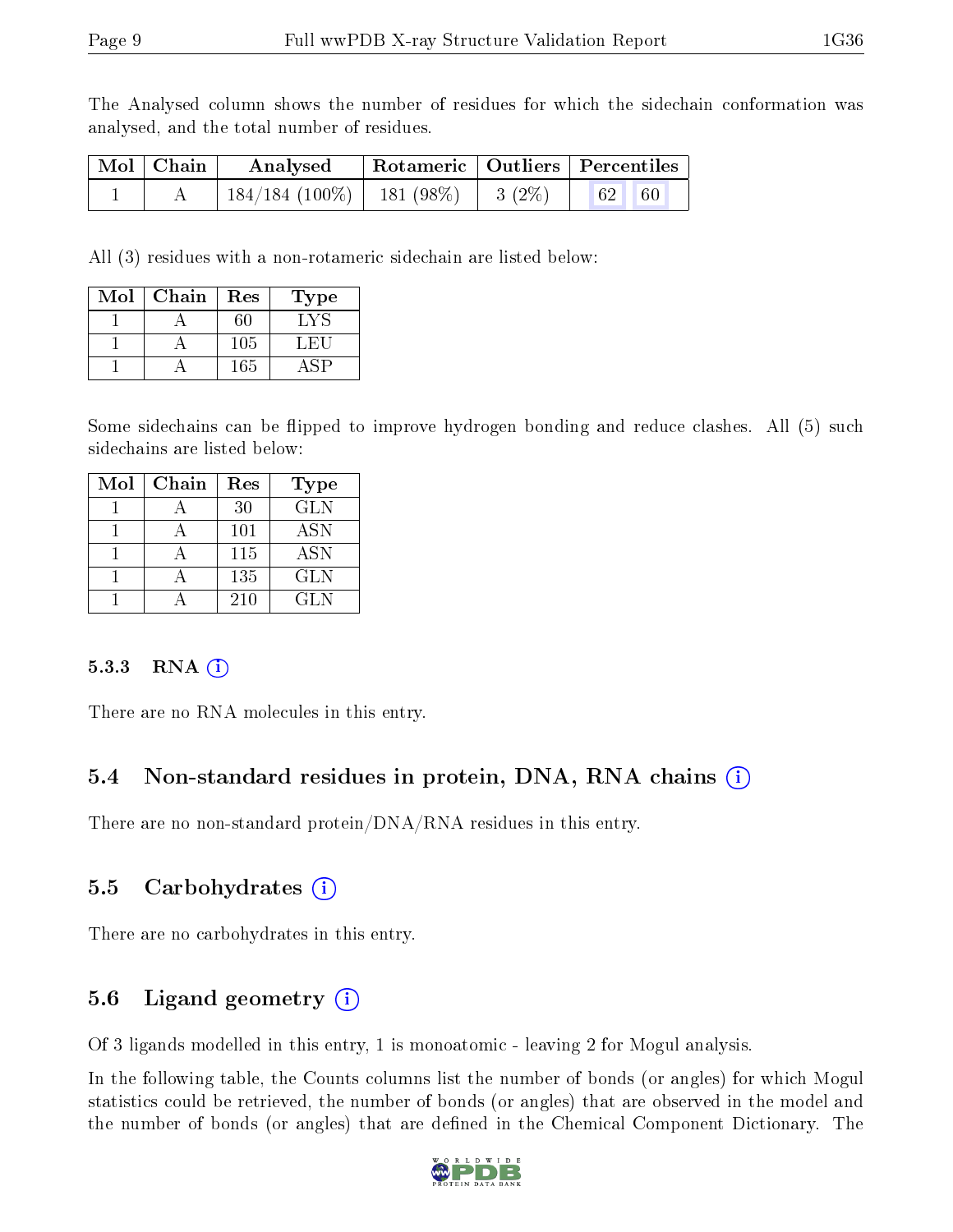Link column lists molecule types, if any, to which the group is linked. The Z score for a bond length (or angle) is the number of standard deviations the observed value is removed from the expected value. A bond length (or angle) with  $|Z| > 2$  is considered an outlier worth inspection. RMSZ is the root-mean-square of all Z scores of the bond lengths (or angles).

| Mol |      | Chain | Res | Link                     |          | Bond lengths |                                 |          | Bond angles |                  |
|-----|------|-------|-----|--------------------------|----------|--------------|---------------------------------|----------|-------------|------------------|
|     | Type |       |     |                          | Counts   | RMSZ         | Z <br>#                         | Counts   | RMSZ        | # Z              |
|     | SO4  |       | 999 | $\sim$                   | 4.4.4    | 0.71         |                                 | 6,6,6    | 0.15        |                  |
|     | R11  |       | 990 | $\overline{\phantom{0}}$ | 31,36,36 | 1.92         | $\sqrt{(38\%)}$<br>$12^{\circ}$ | 32,52,52 | 1.57        | $15\%)$<br>$5 -$ |

In the following table, the Chirals column lists the number of chiral outliers, the number of chiral centers analysed, the number of these observed in the model and the number defined in the Chemical Component Dictionary. Similar counts are reported in the Torsion and Rings columns. '-' means no outliers of that kind were identified.

|     |     |                          |                          | Mol   Type   Chain   Res   Link   Chirals   Torsions   Rings |  |
|-----|-----|--------------------------|--------------------------|--------------------------------------------------------------|--|
| R11 | 990 | <b>Contract Contract</b> | <b>Contract Contract</b> | $\frac{6}{11/13/13}$ $0/5/5/5$                               |  |

| Mol | Chain | Res | <b>Type</b> | Atoms     | Z       | Observed $(A)$ | Ideal(A) |
|-----|-------|-----|-------------|-----------|---------|----------------|----------|
| 4   | А     | 990 | <b>R11</b>  | $C2-C1$   | $-3.50$ | 1.41           | 1.47     |
| 4   | А     | 990 | R11         | $C7-C2$   | 3.28    | 1.44           | 1.39     |
| 4   | A     | 990 | <b>R11</b>  | $C15-N16$ | 3.00    | 1.40           | 1.34     |
| 4   | A     | 990 | R11         | $C8-N3$   | 2.79    | 1.40           | 1.35     |
| 4   | A     | 990 | <b>R11</b>  | $C3A-C7A$ | 2.59    | 1.45           | 1.40     |
| 4   | А     | 990 | R11         | $C3-C2$   | 2.54    | 1.43           | 1.39     |
| 4   | А     | 990 | <b>R11</b>  | $C21-C22$ | 2.46    | 1.42           | 1.36     |
| 4   | А     | 990 | <b>R11</b>  | C18-C17   | 2.43    | 1.45           | 1.40     |
| 4   | А     | 990 | R11         | $C10-C11$ | 2.41    | 1.41           | 1.36     |
| 4   | А     | 990 | R11         | $C20-C19$ | 2.36    | 1.42           | 1.36     |
| 4   | А     | 990 | <b>R11</b>  | $C13-C12$ | 2.16    | 1.42           | 1.37     |
| 4   | А     | 990 | R11         | $C5-N$    | 2.13    | 1.44           | 1.38     |

All (12) bond length outliers are listed below:

All (5) bond angle outliers are listed below:

| Mol | Chain | Res | Type            | Atoms                                              | 7       | Observed $(°)$ | Ideal <sup>(o)</sup> |
|-----|-------|-----|-----------------|----------------------------------------------------|---------|----------------|----------------------|
| 4   |       | 990 | R <sub>11</sub> | $C2-C1-N2$                                         | 4.67    | 125.08         | 118.05               |
| 4   |       | 990 | R11             | $C23-C15-N16$                                      | $-3.74$ | 116.89         | 124.05               |
|     |       | 990 | R <sub>11</sub> | $C14-N9-C8$                                        | 2.97    | 130.84         | 125.13               |
|     |       | 990 | R11             | C <sub>12</sub> -C <sub>13</sub> -C <sub>7</sub> A | $-2.56$ | 118.83         | 121.08               |
|     |       | 990 | R 11            | $C10$ -C3A-N9                                      | $-2.32$ | 129.48         | 132.29               |

There are no chirality outliers.

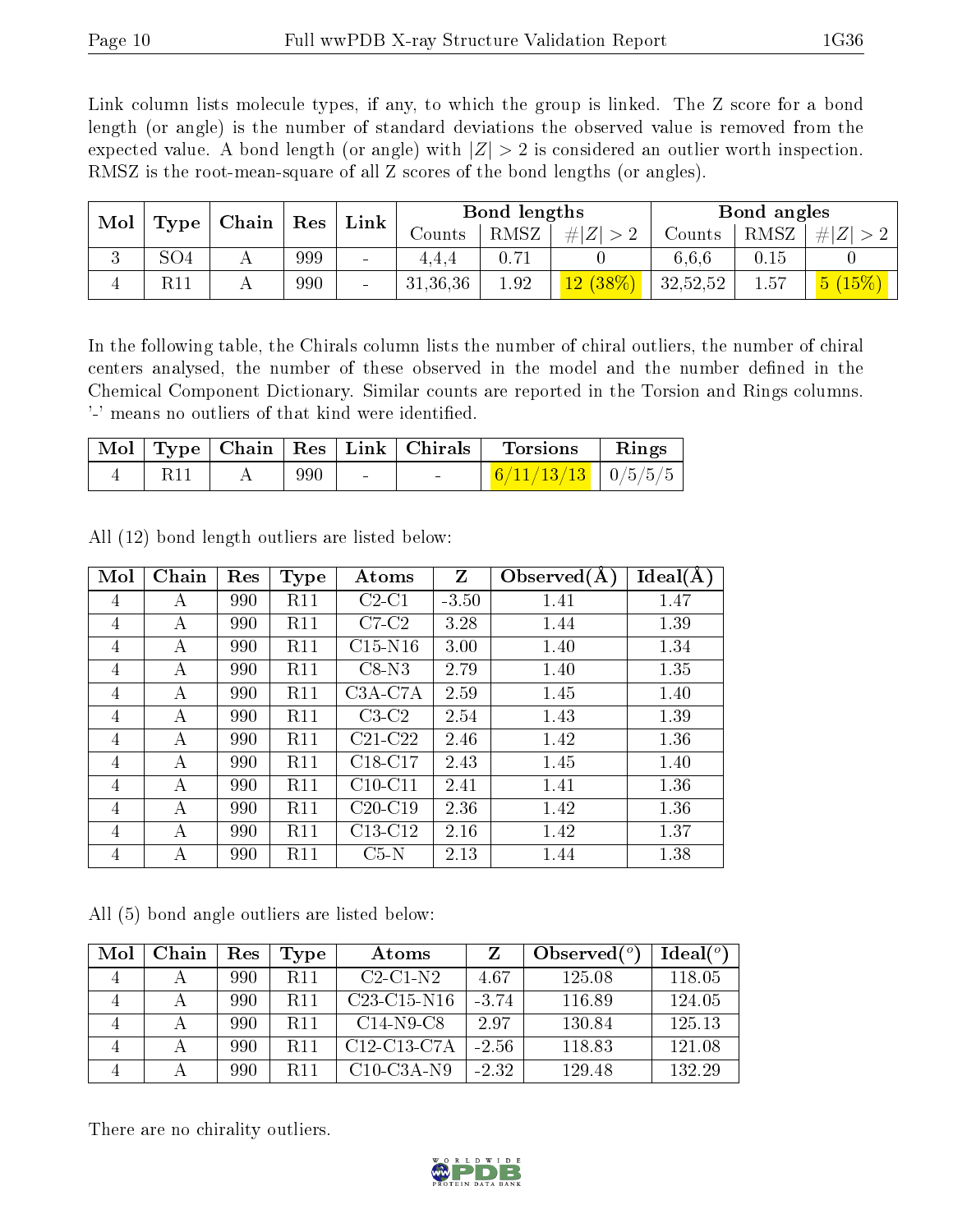| Mol | Chain | Res | Type       | Atoms                                                          |
|-----|-------|-----|------------|----------------------------------------------------------------|
|     |       | 990 | <b>R11</b> | C13-C12-C9-N4                                                  |
|     |       | 990 | <b>R11</b> | C11-C12-C9-N4                                                  |
|     |       | 990 | <b>R11</b> | $\overline{\text{N2-C1}}$ C <sub>2</sub> -C <sub>3</sub>       |
|     |       | 990 | <b>R11</b> | N <sub>2</sub> -C <sub>1</sub> -C <sub>2</sub> -C <sub>7</sub> |
|     |       | 990 | <b>R11</b> | $N1$ -C1-C2-C3                                                 |
|     |       | 990 | <b>R11</b> | $N1-C1-C2-C7$                                                  |

All (6) torsion outliers are listed below:

There are no ring outliers.

1 monomer is involved in 2 short contacts:

|  |       |     | Mol   Chain   Res   Type   Clashes   Symm-Clashes |
|--|-------|-----|---------------------------------------------------|
|  | 990 - | R11 |                                                   |

The following is a two-dimensional graphical depiction of Mogul quality analysis of bond lengths, bond angles, torsion angles, and ring geometry for all instances of the Ligand of Interest. In addition, ligands with molecular weight > 250 and outliers as shown on the validation Tables will also be included. For torsion angles, if less then 5% of the Mogul distribution of torsion angles is within 10 degrees of the torsion angle in question, then that torsion angle is considered an outlier. Any bond that is central to one or more torsion angles identified as an outlier by Mogul will be highlighted in the graph. For rings, the root-mean-square deviation (RMSD) between the ring in question and similar rings identified by Mogul is calculated over all ring torsion angles. If the average RMSD is greater than 60 degrees and the minimal RMSD between the ring in question and any Mogul-identified rings is also greater than 60 degrees, then that ring is considered an outlier. The outliers are highlighted in purple. The color gray indicates Mogul did not find sufficient equivalents in the CSD to analyse the geometry.



#### 5.7 [O](https://www.wwpdb.org/validation/2017/XrayValidationReportHelp#nonstandard_residues_and_ligands)ther polymers  $(i)$

There are no such residues in this entry.

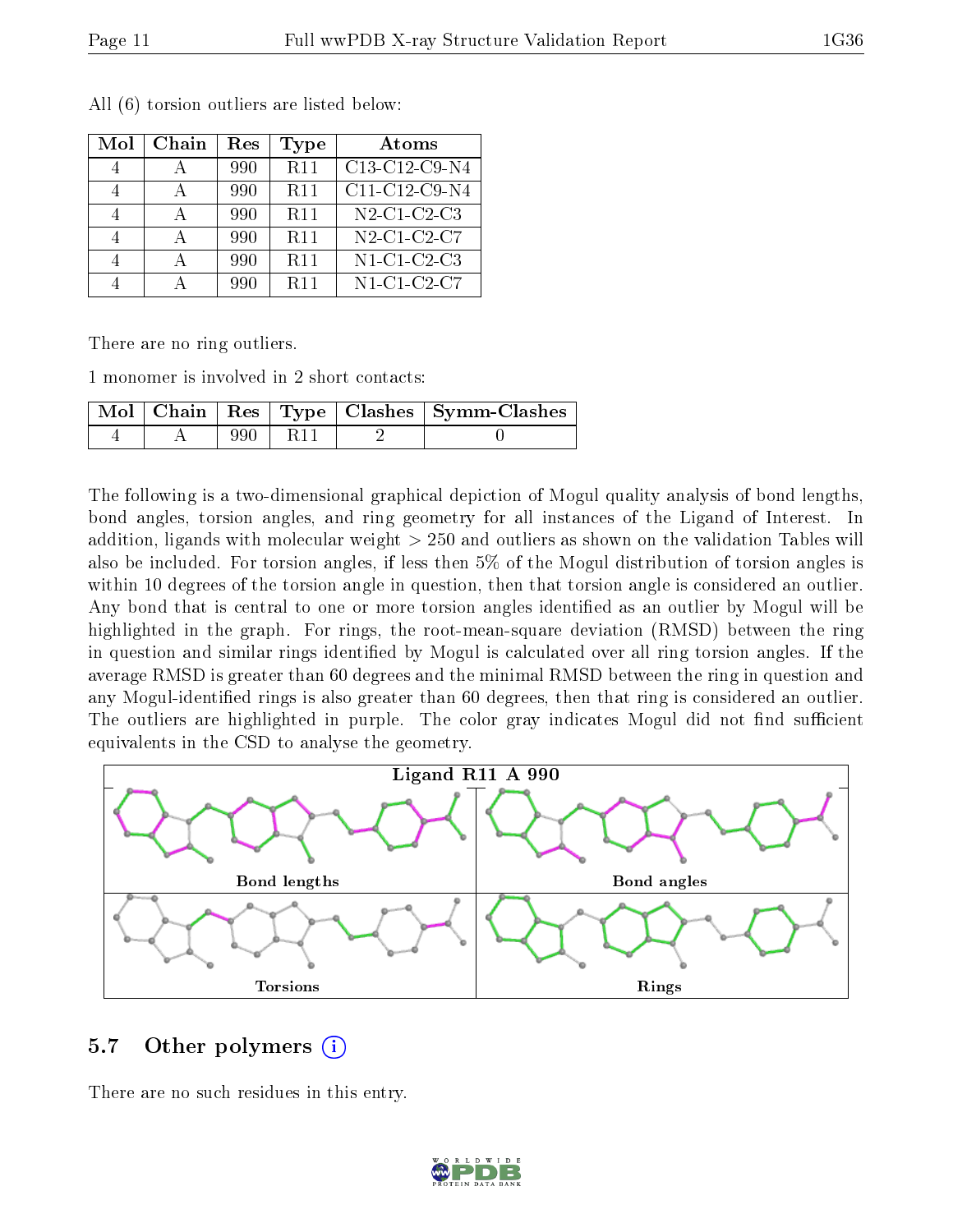## 5.8 Polymer linkage issues (i)

There are no chain breaks in this entry.

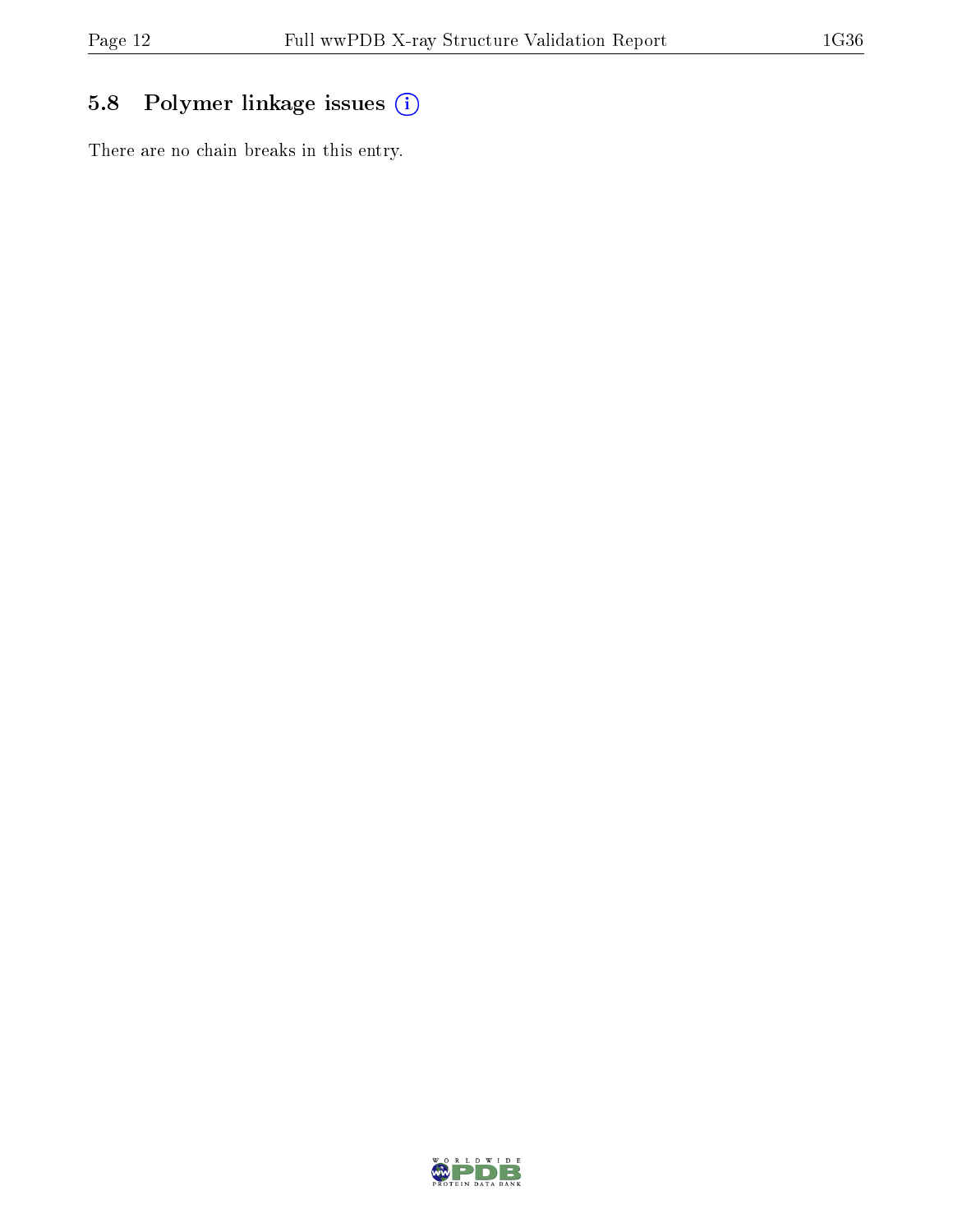# 6 Fit of model and data  $\left( \cdot \right)$

## 6.1 Protein, DNA and RNA chains (i)

In the following table, the column labelled  $#RSRZ>2'$  contains the number (and percentage) of RSRZ outliers, followed by percent RSRZ outliers for the chain as percentile scores relative to all X-ray entries and entries of similar resolution. The OWAB column contains the minimum, median,  $95<sup>th</sup>$  percentile and maximum values of the occupancy-weighted average B-factor per residue. The column labelled  $Q < 0.9$  lists the number of (and percentage) of residues with an average occupancy less than 0.9.

| $\mid$ Mol $\mid$ Chain | Analysed        | ${ <\hspace{-1.5pt}{\mathrm{RSRZ}} \hspace{-1.5pt}>}$ | $\rm \#RSRZ{>}2$                       | $\vert$ OWAB( $\rm \AA^2)$ $\vert$ Q<0.9 $\vert$ |  |
|-------------------------|-----------------|-------------------------------------------------------|----------------------------------------|--------------------------------------------------|--|
|                         | 223/223 (100\%) | $-0.33$                                               | $\mid$ 4 (1\%) 68   71   8, 15, 28, 49 |                                                  |  |

All (4) RSRZ outliers are listed below:

| Mol | Chain | Res | Type       | <b>RSRZ</b> |
|-----|-------|-----|------------|-------------|
|     |       | 147 | SER.       | 4.0         |
|     |       | 149 | THR.       | 3.1         |
|     |       | 148 | <b>GLY</b> | 2.5         |
|     |       | 146 | SER        | 20          |

### 6.2 Non-standard residues in protein, DNA, RNA chains  $(i)$

There are no non-standard protein/DNA/RNA residues in this entry.

### 6.3 Carbohydrates (i)

There are no carbohydrates in this entry.

### 6.4 Ligands  $(i)$

In the following table, the Atoms column lists the number of modelled atoms in the group and the number defined in the chemical component dictionary. The B-factors column lists the minimum, median,  $95<sup>th</sup>$  percentile and maximum values of B factors of atoms in the group. The column labelled  $Q< 0.9$  lists the number of atoms with occupancy less than 0.9.

| Mol | Type | Chain | $\operatorname{Res}% \left( \mathcal{N}\right) \equiv\operatorname{Res}(\mathcal{N}_{0})\cap\operatorname{Res}(\mathcal{N}_{0})$ | $\boldsymbol{\mathrm{Atoms}}$ | ${\bf RSCC}$ |      | $\vert$ RSR $\vert$ B-factors( $\rm \AA^2)$ ) | O <sub>0.9</sub> |
|-----|------|-------|----------------------------------------------------------------------------------------------------------------------------------|-------------------------------|--------------|------|-----------------------------------------------|------------------|
|     |      |       | 990                                                                                                                              | 32/32                         | 0.81         | 0.21 | 15, 35, 53, 54                                |                  |
|     | SO4  |       | 999                                                                                                                              | 5/5                           | 0.98         | 0.17 | 55,55,56,56                                   |                  |
|     |      |       | 800                                                                                                                              |                               | 0.99         | 0.04 | 13, 13, 13, 13                                |                  |